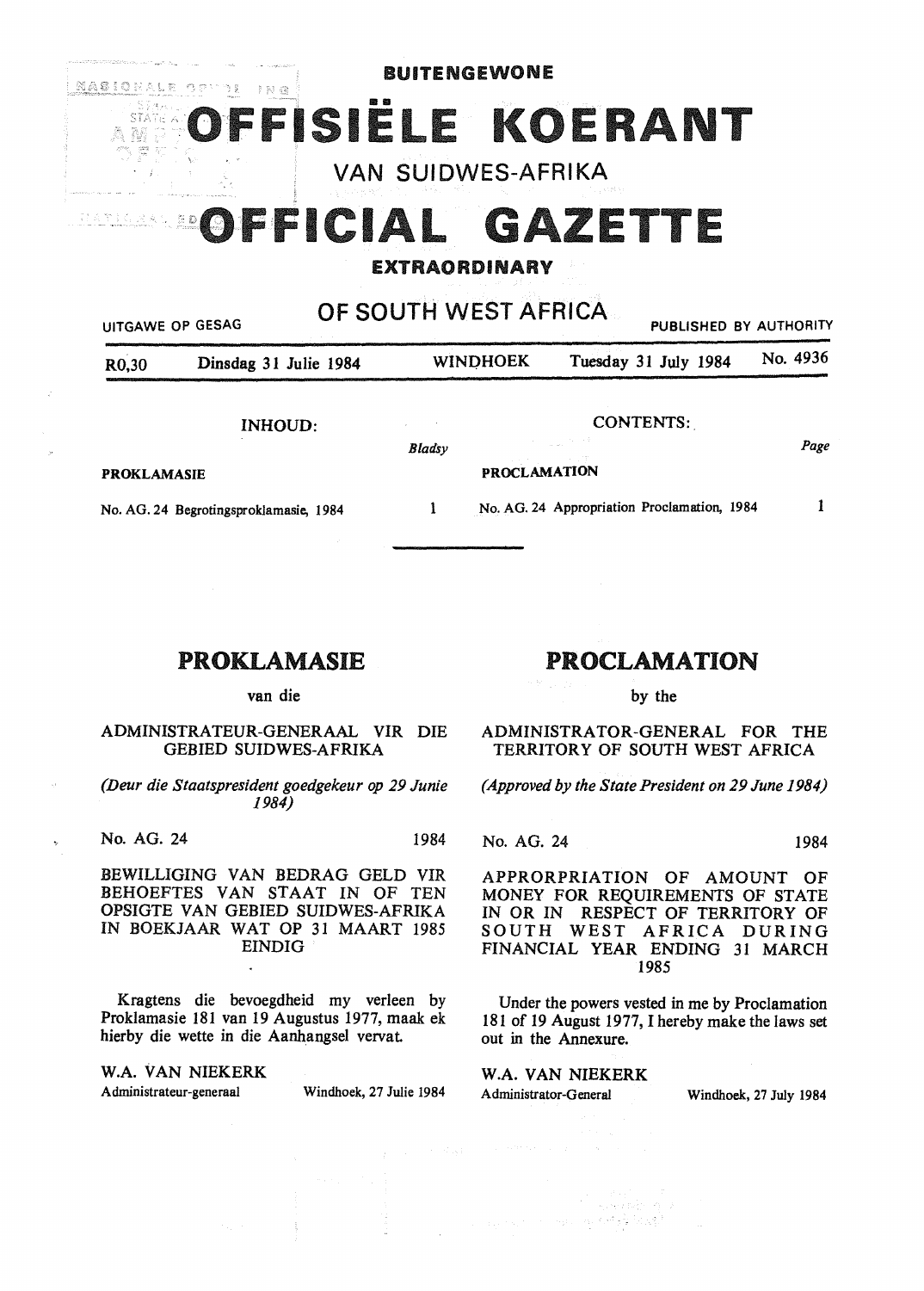## AANHANGSEL

*Bewilliging van R984 996 800 vir behoeftes van Staal in of ten opsigte van Suidwes-Afrika* 

1. Behoudens die bepalings van die Wet op Staatsfinansies, 1982 (Wet  $1$  van 1982), word daar hierby vir die behoeftes van die Staat in of ten opsigte van die gebied Suidwes-Afrika in die boekjaar wat op 31 Maart 1985 eindig, as 'n las teen die Sentrale Inkomstefonds die bedrae geld uiteengesit in kolom 1 van die Bylae bewillig.

## *Kort tile!*

2. Hierdie Proklamasie heet die Begrotingsproklamasie, 1984.

| <b>BEGROTINGSPOS</b> |                                                                                          | KOLOM <sub>1</sub> | KOLOM <sub>2</sub> |
|----------------------|------------------------------------------------------------------------------------------|--------------------|--------------------|
| No.                  | Titel                                                                                    | R                  | R                  |
| 1                    | Met inbegrip van-<br>Administrasie:                                                      | 46 223 000         |                    |
|                      | Eksterne en Interne Betrekkinge<br>Konstitusionele Aangeleenthede:                       |                    | 2000               |
|                      | Eksterne en Interne Betrekkinge<br>Gemeenskapsontwikkeling:                              |                    | 18000              |
|                      | Eksterne en Interne Betrekkinge                                                          |                    | 2000               |
| $\overline{2}$       | Met inbegrip van-<br>Administrasie:                                                      | 55 435 000         |                    |
|                      | Eksterne en Interne Betrekkinge<br>Bydrae aan Bystandsfonds van SWA                      |                    | 2000               |
|                      |                                                                                          |                    | 48 500             |
| 3                    | Met inbegrip van-<br>Administrasie:                                                      | 81 217 500         |                    |
|                      | Eksterne en Interne Betrekkinge                                                          |                    | 2000               |
| 4                    | Met inbegrip van-<br>Administrasie:                                                      | 55 581 000         |                    |
|                      | Eksterne en Interne Betrekkinge<br>Bevordering van Sport:                                |                    | 2000               |
|                      | Toekenning aan SWA Sportraad<br>Museums:<br>Hulptoelaes:<br>Vereniging vir Wetenskaplike |                    | 525 400            |
|                      | Ontwikkeling, Swakopmund<br>Sirkel vir die Bevordering                                   |                    | 4 500              |
|                      | van Kuns en Wetenskap<br>SWA Wetenskaplike Vereniging                                    |                    | 325<br>4 500       |
|                      | Kunsvereniging SWA/Namibië<br>Raad vir Nasionale Gedenkwaardighede                       |                    | 16675<br>9 900     |
| 5                    | Met inbegrip van-<br>Administrasie:                                                      | 14 830 000         |                    |
|                      | Eksterne en Interne Betrekkinge                                                          |                    | 2 000              |

#### BYLAE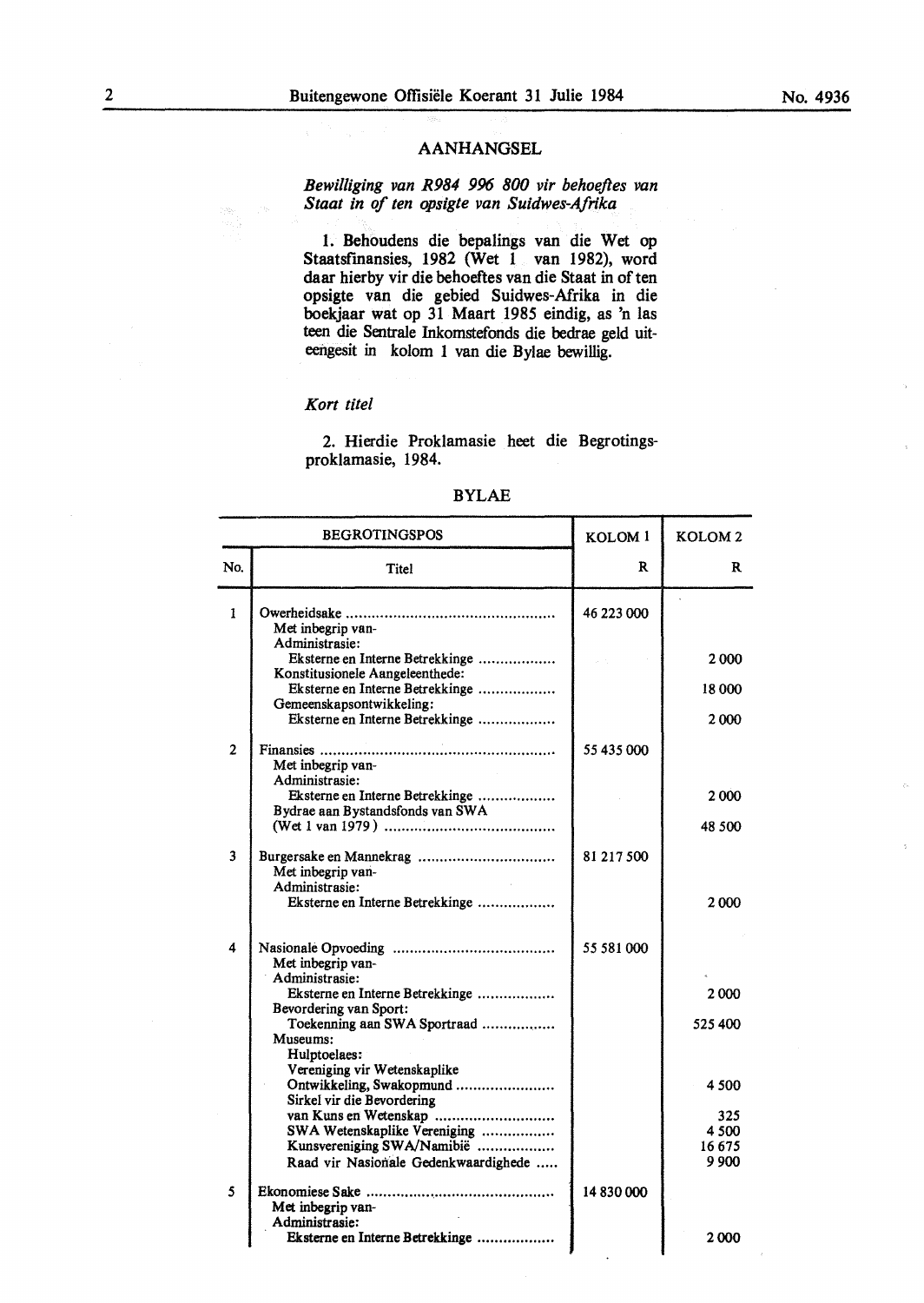## **ANNEXURE**

## *Appropriation* qf *R984 996 800 for requirements of State in or in respect* qf *South West Africa*

1. Subject to the provisions of the State Finance Act, 1982 (act  $\hat{1}$  of 1982), there is hereby appropriated for the requirements of the State in or in respect of the territory of South West Africa during the fmancial year ending 31 March 1985, as a charge to the Central Revenue Fund, the amounts of money shown in column 1 of the Schedule.

## *Short title*

2. This Proclamation shall be called the Approrpiation Proclamation, 1984.

### SCHEDULE

|                | <b>VOTE</b>                                                                                                                                                                                     | <b>COLUMN1</b>                                                                | <b>COLUMN 2</b>        |
|----------------|-------------------------------------------------------------------------------------------------------------------------------------------------------------------------------------------------|-------------------------------------------------------------------------------|------------------------|
| No.            | Title                                                                                                                                                                                           | R                                                                             | R                      |
| $\mathbf{1}$   | Including-                                                                                                                                                                                      | 46 223 000                                                                    |                        |
|                | Administration:<br>External and Internal Relations<br><b>Constitutional Affairs:</b>                                                                                                            | stale Perf                                                                    | 2000                   |
|                | External and Internal Relations<br>Community Development:                                                                                                                                       |                                                                               | 18 000                 |
| 2 <sup>1</sup> | External and Internal Relations<br>Including-                                                                                                                                                   | 55 435 000                                                                    | 2.000                  |
|                | Administration:<br>External and Internal Relations<br>Contribution to Assistance Fund                                                                                                           |                                                                               | 2000                   |
|                |                                                                                                                                                                                                 |                                                                               | 48 500                 |
| 3              | Including-<br>Administration:                                                                                                                                                                   | 81 217 500                                                                    |                        |
|                | External and Internal Relations                                                                                                                                                                 |                                                                               | 2000                   |
| 4              | Including-<br><b>Contractor</b><br>Administration:                                                                                                                                              | 55 581 000<br>化空动机 网络软件<br>$\bar{z}$                                          |                        |
|                | External and Internal Relations<br>Promotion of Sport:                                                                                                                                          | nard Consporter                                                               | 2000                   |
|                | Grant to SWA Sports Council<br>Museums:<br>Grants-in-Aid:                                                                                                                                       | Article Corp.                                                                 | 525 400                |
|                | Society for Scientific Development,<br>Swakopmund<br>Circle for the Promotion for                                                                                                               | . An improved to the                                                          | 4.500                  |
|                | Arts Association SWA/Namibia                                                                                                                                                                    | anyayının ile <mark>d</mark> ayakçık<br>$\mathcal{L}^{\text{max}}$<br>na alla | 325<br>4 500<br>16 675 |
| 5              | National Monuments Council<br>Including-                                                                                                                                                        | 14 830 000                                                                    | 9 9 0 0                |
|                | er we foeda<br>ar 1990).<br>An Aontaithe ann an Cairlinn an Aonaichte an Aonaichte an Aonaichte an Aonaichte an Aonaichte an Aonaichte an<br>Administration:<br>External and Internal Relations | and the control                                                               | 2000                   |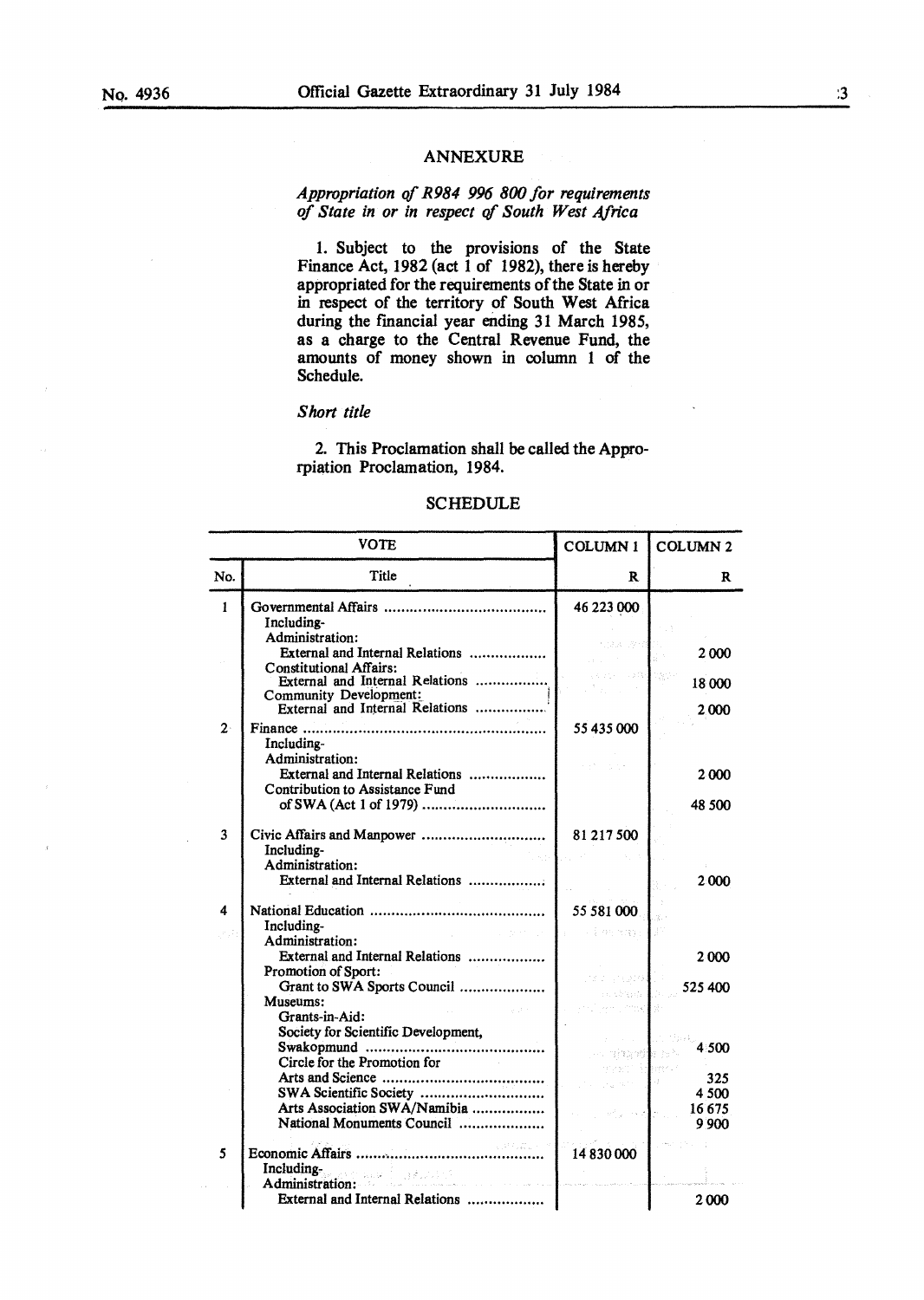|     | <b>BEGROTINGSPOS</b>                                                                                                                | KOLOM <sub>1</sub> | KOLOM <sub>2</sub> |
|-----|-------------------------------------------------------------------------------------------------------------------------------------|--------------------|--------------------|
| No. | <b>Titel</b>                                                                                                                        | R                  | R                  |
| 6   | Met inbegrip van-<br>Administrasie:<br>Eksterne en Interne Betrekkinge<br>Bydrae aan Regshulpraad                                   | 7760800            | 2000               |
|     |                                                                                                                                     |                    | 1000               |
| 7   | Landbou en Natuurbewaring<br>Met inbegrip van-<br>Administrasie:<br>Eksterne en Interne Betrekkinge:<br>Departementele Onthaal      | 46 004 000         | 2 000              |
| 8   | Nasionale Gesondheid en Welsyn<br>Met inbegrip van-<br>Administrasie:<br>Eksterne en Interne Betrekkinge:<br>Departementele Onthaal | 13 682 000         | 2000               |
| 9   | Met inbegrip van -<br>Administrasie:<br>Eksterne en Interne Betrekkinge:<br>Departementele Onthaal                                  | 55 999 000         | 2000               |
| 10  | Sentrale Personeelinstelling<br>Met inbegrip van-<br>Administrasie:                                                                 | 6 080 000          |                    |
|     | Eksterne en Interne Betrekkinge<br>Regeringsdienskommissie:                                                                         |                    | 2 000              |
|     | Eksterne en Interne Betrekkinge                                                                                                     |                    | 2000               |
| 11  | Pos- en Telekommunikasiewese<br>Met inbegrip van-<br>Administrasie:<br>Eksterne en Interne Betrekkinge                              | 59 342 000         | 2000               |
| 12  | Met inbegrip van-<br>Administrasie:<br>Eksterne en Interne Betrekkinge:                                                             | 96 716 000         |                    |
| 13  | Departementele Onthaal<br>Met inbegrip van-                                                                                         | 76 884 000         | 2 000              |
|     | Administrasie:<br>Eksterne en Interne Betrekkinge                                                                                   |                    | 2000               |
| 14  | Met inbegrip van-<br>Administrasie:<br>Eksterne en Interne Betrekkinge                                                              | 57 591 000<br>ka a | 2000               |
| 15  | Met inbegrip van-<br>Administrasie:<br>Eksterne en Interne Betrekkinge                                                              | 812000             | 2 000              |
| 16  |                                                                                                                                     | 305 839 500        |                    |
| 17  | Verbetering van Diensvoorwaardes                                                                                                    | 5 000 000          |                    |
|     | <b>TOTAAL</b>                                                                                                                       | 984 996 800        |                    |